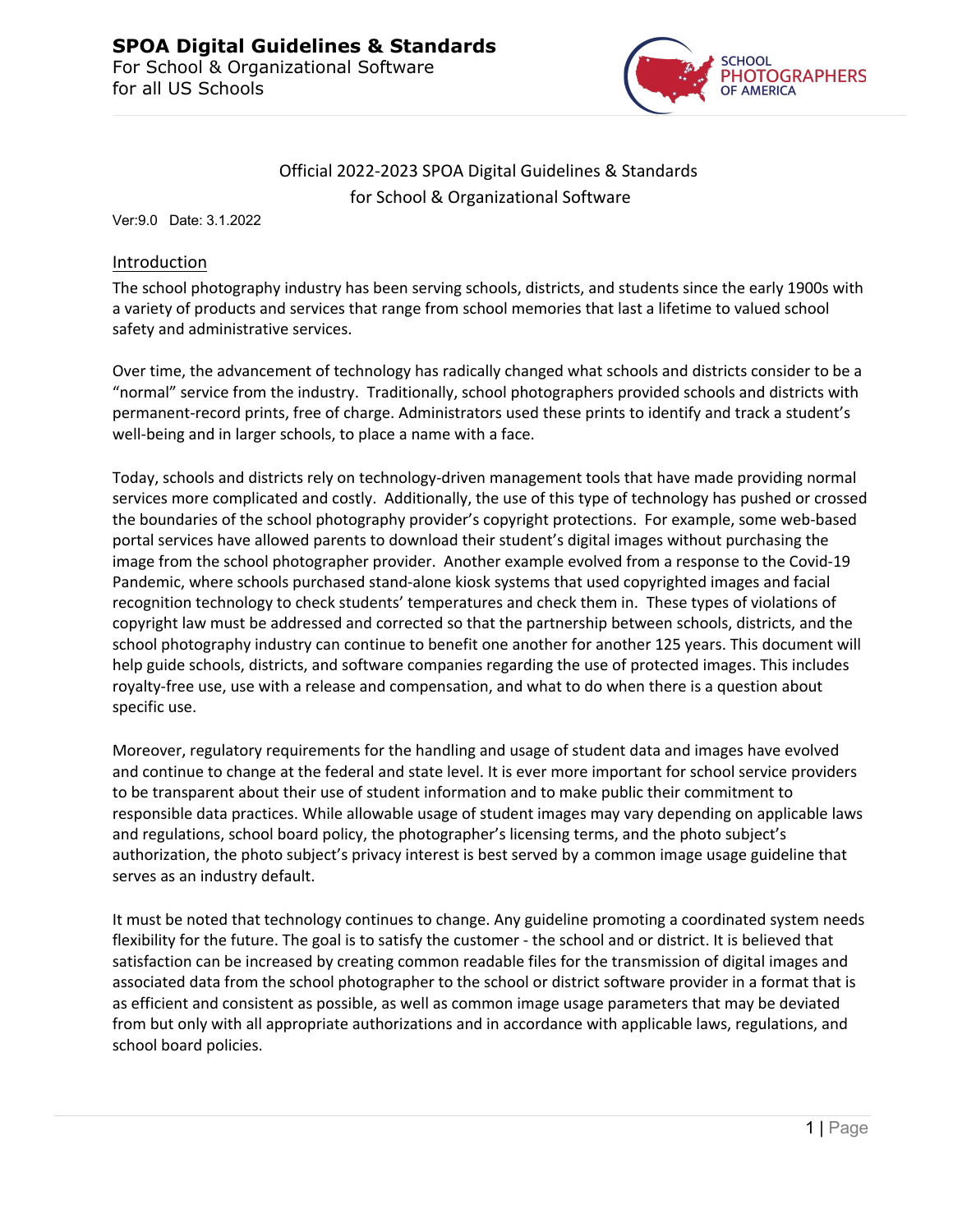

These guidelines do not prescribe specific data security practices, procedures, or standards, since legal requirements and technical options are evolving rapidly in this area, school requirements vary, and data security industry associations are better equipped to set standards in this area. All parties charged with creating, storing, handling, and distributing files containing personally identifiable student information – photographers, software providers, labs, and other subcontractors – must determine and implement those physical, administrative, and technical measures necessary to protect such information in accordance with applicable law, school requirements and current data security best practices.

These Guidelines and Standards represent an effort, organized by School Photographers of America, of school administrative software industry leaders and school photography leaders across the country to facilitate the continued production of school software exports while maintaining the protected copyrights of the photographers. While no business practice or pricing model is dictated by these Guidelines and Standards, the almost universal practice has been school photographers not charging school administrative software companies for the use of their protected images, and instead, school photography companies simply require this single standard of data and digital format in which their images are used and profited from by the school administrative software industry. If a school software or administrative software provider requires a different type of export or file size, then that software provider should contact the school's contracted photography provider to pay for any specialized export and any expediting fees associated with their available options.

# **School Usage**

Use of the images contained within the data set(s) is restricted by copyright or license and remains restricted even after the transfer to the school or software provider is complete. The use of this export has been restricted to approved district and school administrative software providers, and unless otherwise specifically allowed by the license, copyright, or prior written consent, all other uses are strictly prohibited. If your school or district believes that the use is in question, they should contact their contracted photographer for written permission.

# **Licensing of Images: Fees, Ownership, Uses, and Protections**

Unless otherwise provided in a license agreement between the school photographer and the school or school district, this document will define the proper uses by the school of images provided by the school photographer.

Images are licensed to the schools for a fair licensing fee agreed to by the school photography provider and the school.

The images are the property of the school photography provider, and the copyright belongs to the school photography provider. The images are licensed to the school for limited use, solely for necessary school safety and administrative purposes, including use by the software vendor providing the school's Student Information System and associated software. Any other use is prohibited. Prohibited use includes, but is not limited to, publishing, printing, selling, licensing, or otherwise making the images available to third parties, including students and their families. The software employed by schools to process original-resolution images must include security and other protections against unauthorized access, copying, and downloading by any person other than designated school officials. Software that provides a portal or other means of a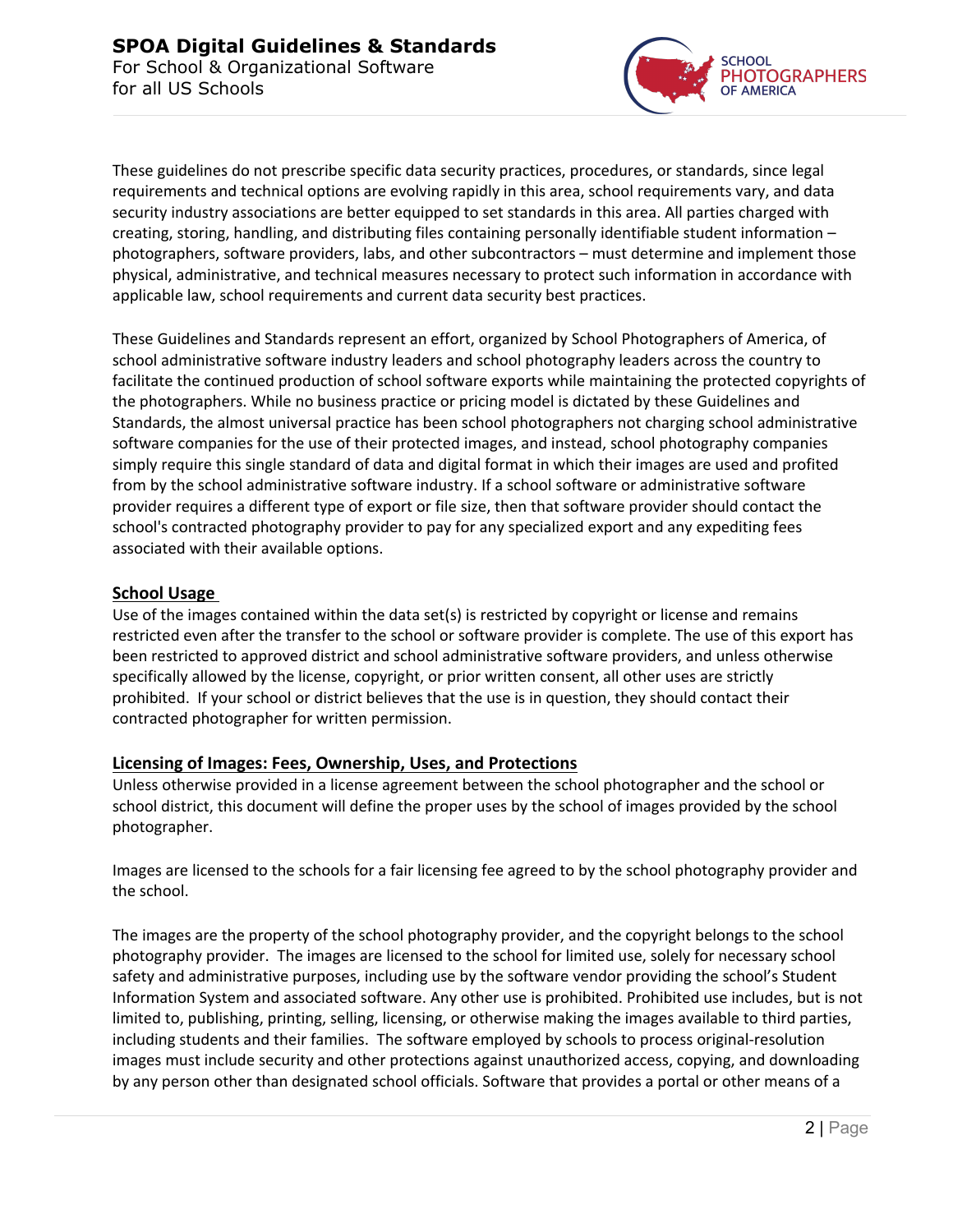

parent or family access must protect against copying, printing, downloading original-resolution images, and similar functions regarding the original-resolution images.

The following standards and guidelines have been developed to help simplify services and protect schools, districts, students, parents or guardians, and school photography providers. These new standards define a single, standard format from the school photography provider to all school and organizational-related software systems. These standards and guidelines do not address all data security practices and standards set by FERPA or other state laws; however, we encourage all companies, organizations, schools, and districts to ensure they are in compliance with FERPA laws and other state and federal related requirements as it relates to these images and the data that belongs to them.

### **School & District Administrative Software Processes Prior to Picture Day**

The data file and its contents are provided to fulfill the standard request of image export for school administrative usage and safety and therefore should be excluded from any FERPA consent requirements under the FERPA School Official Exception.

The data file should be sent securely by the associated school/district to its contracted photographer(s) a minimum of ten (10) days prior to the associated school's or district's scheduled picture day.

It is recommended for the efficiency of complying with these guidelines, that school administrative software companies create a single-click export function for school use. This will assure consistency of data exports across the industry and will ease the import of images after picture day.

### Data Format & Structure

Data files are text files in a standard UTF-8 or ASCII format. Text format is to be specified in the README.TXT.

Data files will contain the fields as described below with header columns and only listing one row per student or faculty/staff member.

Names shall be in proper capitalization (i.e., Smith, not SMITH).

The fields, contained within the data files, are to be Tab-delimited (fields separated by a tab character). If the data set producer chooses to omit any of the fields, then that should be identified with a NULL VALUE (two tabs together).

Line termination must be indicated by CR-LF (carriage return, line feed).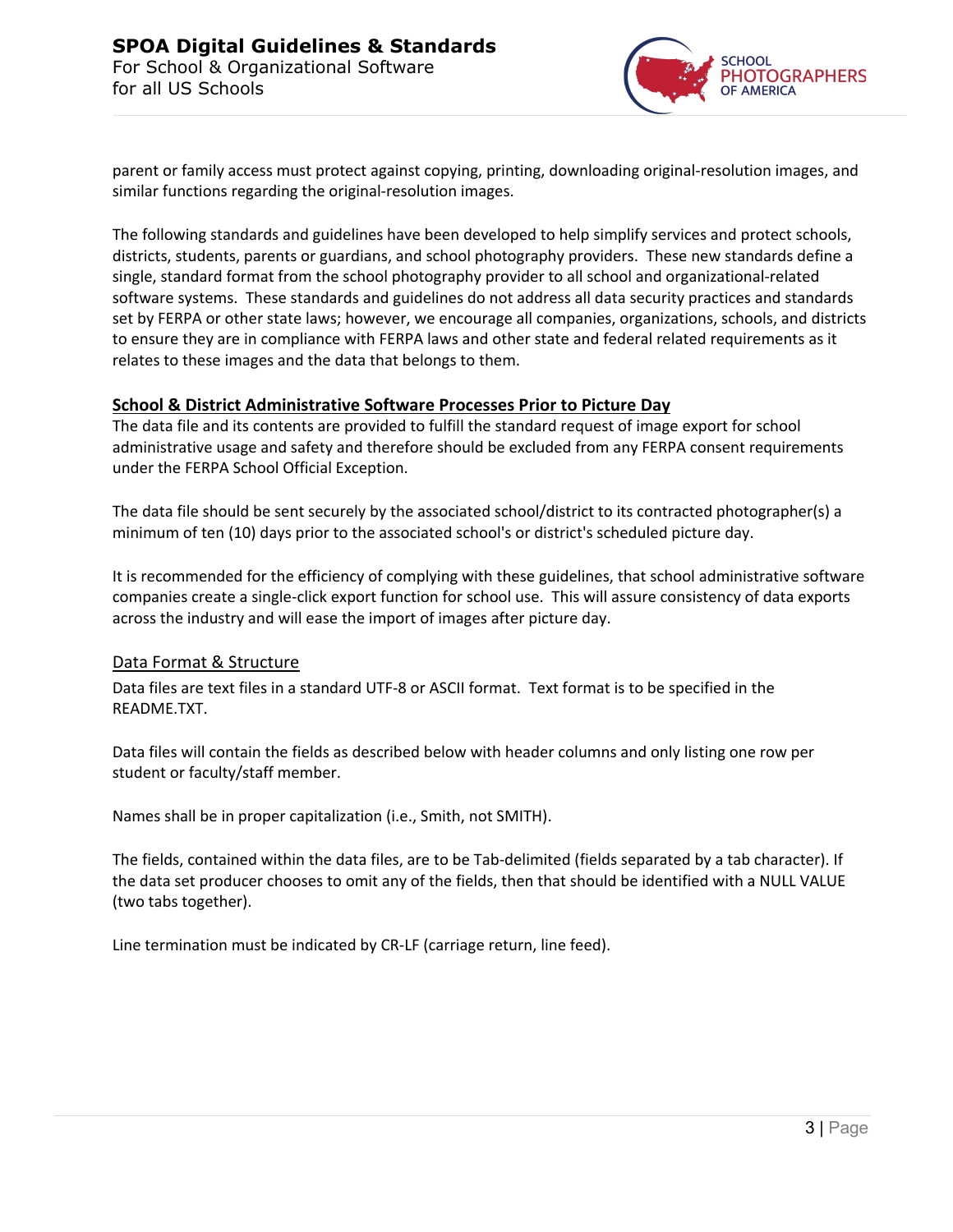

# **Data Provided by the School to the Photographer Before Picture Day**

The data file (FromSchoolIndex.txt) will contain the following data fields.

- 1. Unique Record Identifier Used by the School Administrative Software
- 2. Student/Staff ID Number
- 3. Alternate Student/Staff ID Number
- 4. Salutation
- 5. First name
- 6. Last name
- 7. Suffix (RN, PhD)
- 8. Title
- 9. Homeroom Teacher Name
- 10. Homeroom Number / #
- 11. Track
- 12. Period
- 13. Department
- 14. Teacher Name
- 15. Grade
- 16. Lunch Number /#
- 17. If Faculty/Staff Designations
- 18. Primary Guardian Email Address 1
- 19. Secondary Guardian Email Address 2
- 20. [Any additional fields, should trail the required fields and be identified in the README.TXT by the labels in the first record.]

\*If it is determined that school staff are to be identified separately from students, use the "Faculty/Staff" field to indicate staff definitions. If used, at a minimum "STA" should be used to identify staff members. More detailed definitions of staff should be included in the "read me" file to identify staff code usage.

### **Data & Images Provided by Photographer to the School After Picture Day**

The following will be included in a flat zip file.

Example: School Name. ZIP

- FromPhotographerIndex.txt (aka Data File)
- Copywrite.txt
- Image Files

### Data File

The data file (FromPhotographerIndex.txt) will contain the following data fields.

- 1. Unique Record Identifier Used by the School Administrative Software
- 2. Unique Record Identifier Used by the Photographer or Lab Mgt Software
- 3. Image File Name
- 4. Gallery Link